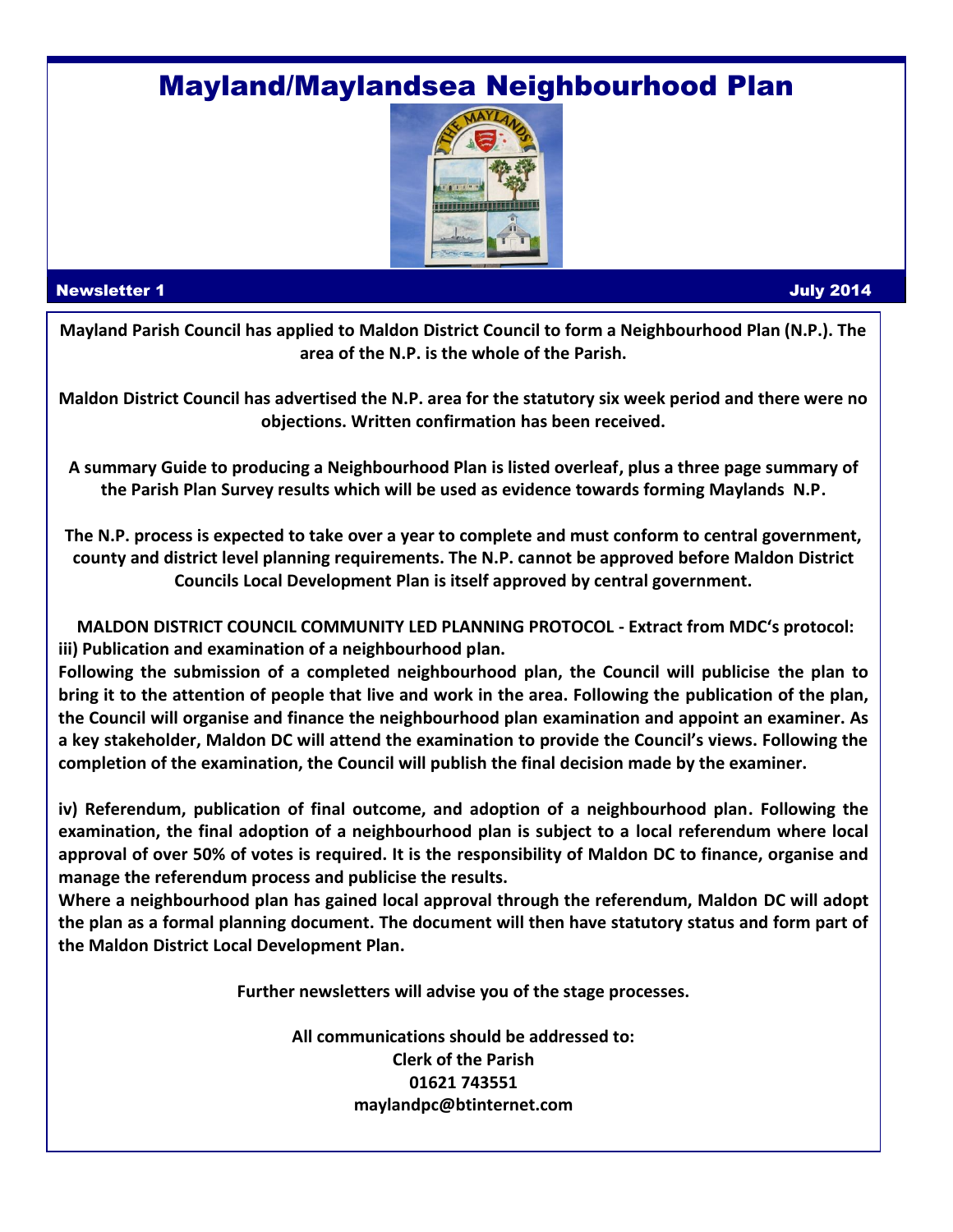## **Summary guide to Producing Mayland Neighbourhood Plan (N.P.) June 2014**

## **Identify Neighbourhood area:**

- proposed as the whole of Mayland Parish.
- get agreement with Maldon District Council and other PC's now on going.

#### **Form a Steering Committee:**

- MPC has lead responsibility, equal numbers of councillors (quorum of 3) and residents.
- must be an open process.
- publicise intention of producing a N.P.; Mayland Mayl, MPC website, social media, M&B.

#### **Identify issues and aims to form a vision:**

- review existing survey evidence, then identify and develop further evidence.
- front loading e.g. community engagement, building an evidence base before commence of the plan.
- engage with key local partners e.g. businesses, community groups, councillors, environment groups,
- farming community, health providers, landowners, religious faiths, schools, shopkeepers, sports clubs, and trust groups.
- avoid tokenism e.g. preformed N.P. ideas.

#### **Develop policies, proposals, site allocations:**

- once made and approved the N.P. will form part of Maldon District Council's Local Development Plan.
- N.P. can give planning guidance e.g. design and layout, site allocations of housing, retail, employment, mixed use, environment, public open space, nature reserve, community, cycle paths and sports.
- consider the use of consultancy.

## **Pre-Submission Consultation of N.P. statutory 6 weeks:**

- key local partners above, plus Environment Agency, Natural England, MDC, neighbouring PC's.
- awareness raising, make sure everyone knows about it and has opportunity to get involved.
- produce a concise summary for those that don't wish to read the whole plan.
- possible modifications from the consultation.

## **Submission to MDC for approval statutory 6 weeks:**

- identifying map, consultation statement, copy of the N.P., basic conditions statement, how plan fulfils legal requirements, sustainability statement.

#### **From this point on the making of the N.P. rests with MDC.**

#### **Independent examination:**

- no set time limit
- will look at whether the plan meets basic conditions.

#### **Referendum:**

- a yes/no vote by the community within the N.P. area, which requires more than 50% of votes cast to agree a yes.
- factors that will make a "yes" vote more likely include, publicity at all stages, involvement of as many people as possible, openness and transparency, explaining key decisions, basing plan on firm evidence.
- the Parish Council may encourage voting but only produce factual material about the N.P.

#### **A yes vote means the plan is made. Time taken to produce N.P. from start to finish estimated 1.5 years**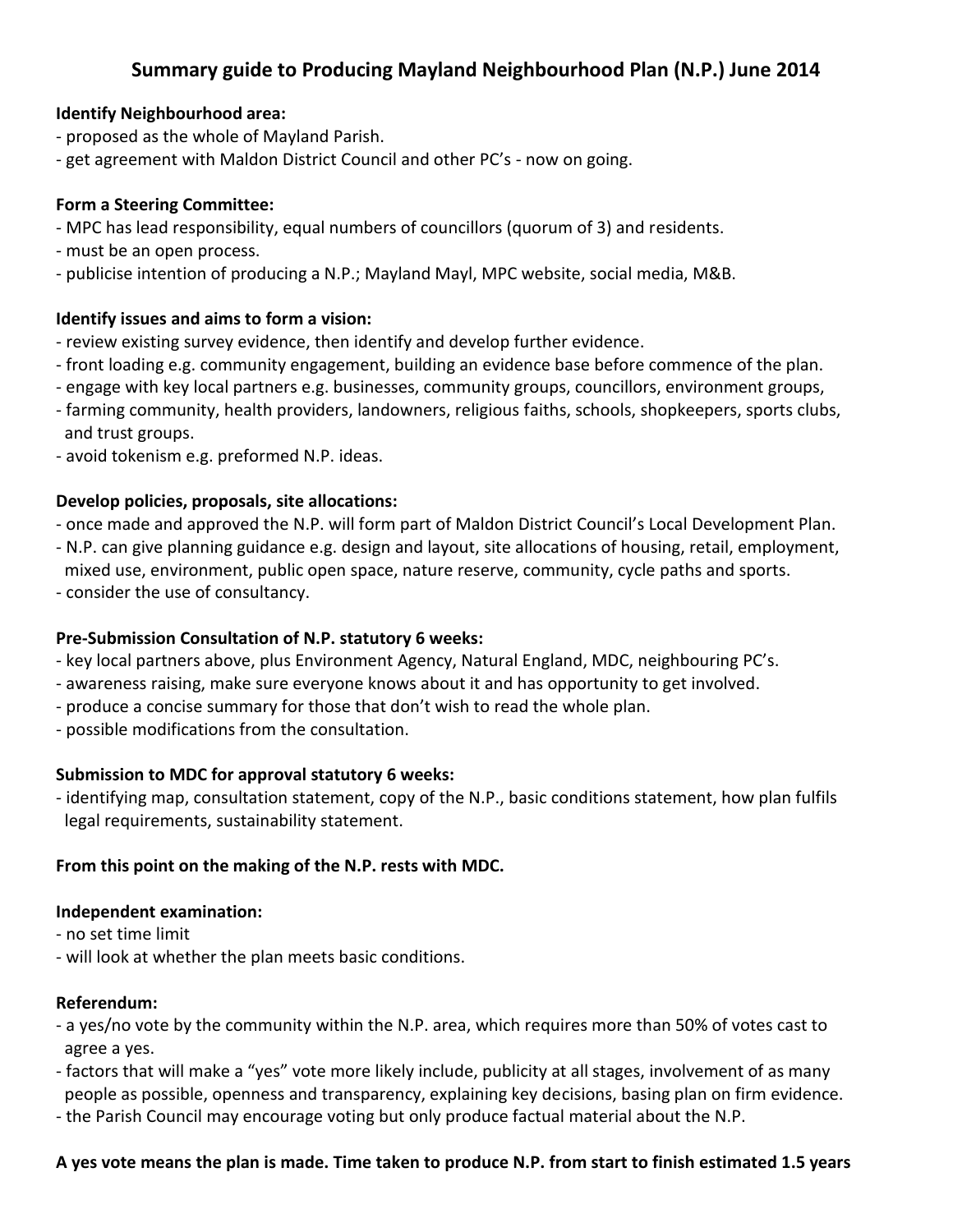## **Parish Plan Survey summary March 2014 To be used as evidence towards forming Mayland Neighbourhood Plan (N.P.) See also summary guide to forming a N.P.**

The N.P. should combine the Parish Plan Survey results with Central and Local Government guidelines/requirements and all other N.P. evidence yet to be gathered to identify issues and aims to form a vision for Mayland/Maylandsea taking into account the historical development, the geography of the area and wishes of the villagers to produce a long term plan for the future.

Such considerations are grouped under the survey headings:

## **Environment**

This is the look and feel of our village and its surroundings. It is important to maintain our rural heritage in any future development with appropriate green spaces and strongly resist urban style densities.

The highest priority was for improved maintenance of the seawalls protecting Maylandsea/Mayland which is the responsibility of the Environment Agency. We must keep on top of them with our own yearly monitor of the seawall condition with reports and photographic evidence. This was followed by protection of our public footpaths by registration to keep them open and free of encroachment. This could form the start of a cycling route linking all parts of the village to be included in any future development.

Other featured improvements highlighted in the survey were, visual improvement to the village entrances from Steeple Road into The Drive and Nipsells Chase (see Roads section), better upkeep of grass verges, hedges, dykes and ditches within the village and more frequent street cleaning. Finally street lighting columns should use white light and restrict upward illumination to give greater clarity and reduce overall light pollution.

## **Roads & Transport**

Almost all the village roads/pavements were made up in the early 1980's and many have suffered, from services being added or repaired since then, due to poor quality reinstatement (60% of Survey) especially the pavements, which are not designed to support vehicles parking two wheels on them. The survey showed 98% of village vehicles are parked off road with only 2% left parked on the road. This means 98% of village parking is of a transient nature to which 58% of villagers consider a problem, primarily at Imperial Ave shops (requires separated or marked pavement area) followed by parking too close to village exits to Steeple Road, on bends and pavements.

Since the closure of the lollypop person's position by ECC, the safety of our children crossing outside the school is of paramount importance. A request at that time for a Pedestrian Crossing was turned down nevertheless it is the first survey choice still, second was a ban on pavement parking and third a 20mph speed limit around the school.

Speeding vehicles calling for traffic calming measures is seen as a problem by most villagers. Contrary to popular belief that it is "outsiders" who are the culprits, the last police (advisory only) radar speed check found that more than 80% of the offenders lived in the village. So, more calls for speed cameras, road humps and priority sections need to be assessed against this backdrop. Is there an alternative solution?

Speeding along Steeple Road through the Mayland section also gave cause for concern to the survey residents. Recent police speed checks show the majority do comply with the 40mph but around 10% exceed this. Exiting from the village onto Steeple road is becoming more difficult due to the increased traffic flow to/from Steeple and St. Lawrence.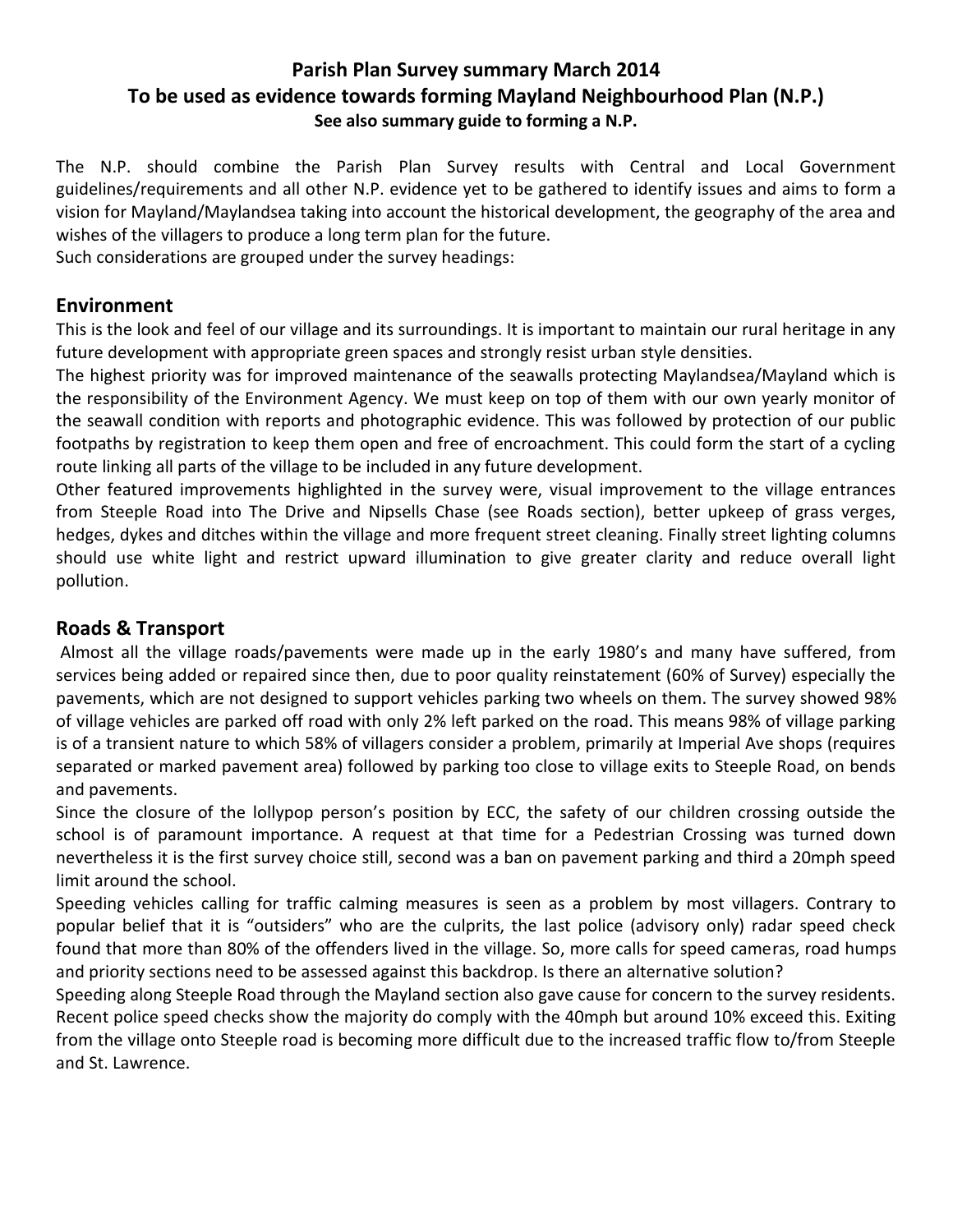## **Roads & Transport – continued...**

A good solution would be for two mini roundabouts to be formed, one at The Drive/Steeple Road junction, the other at Grange Avenue/Steeple Road junction, thus slowing down the traffic flow between and facilitating safer exit from The Drive, Nipsells Chase and the Henry Samuel Hall carpark.

Winter gritting. The range of expectation within the village roads was quite wide with 45% surveyed being dissatisfied, mainly with the side roads and any slopes. We need to talk to ECC highways for greater clarity of their policy against our expectations.

Travelling by car outside of the village was split between; 32% shopping, 22% doctor/dentist, 19% entertainment, 15% work, 9% railway station and 3% school.

Travelling by bus; 2%.

## **Services**

These range from local authority provision to utility suppliers and survey evidence shows not all villagers know who is exactly responsible for what local authority service.

**Essex County council** is responsible for;

Emergency Services, Police, Fire, Ambulance.

Transport and Roads, Highways Department for road repairs, street lighting, gritting. Education and Schools. Health and Social care.

**Maldon District Council** is responsible for;

Recycling rubbish and waste, dog bin collection, green waste collection. Some parks and open spaces Environment and planning.

**Mayland Parish Council** is responsible for**;**

Some street lighting Its own parks, nature reserve and open spaces Some street verges

**Public Utility Companies** are responsible for;

Mains electricity Mains gas Mains water Sewerage treatment Telephone and broadband.

## **Policing and Security**

The survey showed 82% of people felt safe in the village. Those that did not expressed their main concerns were around the shops and paths after dark. This could be addressed by better street lighting and more CCTV at the shops with greater police foot patrols and presence which would lead to better consultation and exchanges between police and local people.

Overall the village and surrounding area has a low reported crime rate compared to the national average so it is more a matter of perception than actual crime rate. Nonetheless villagers are advised not become complacent and still take normal security precautions.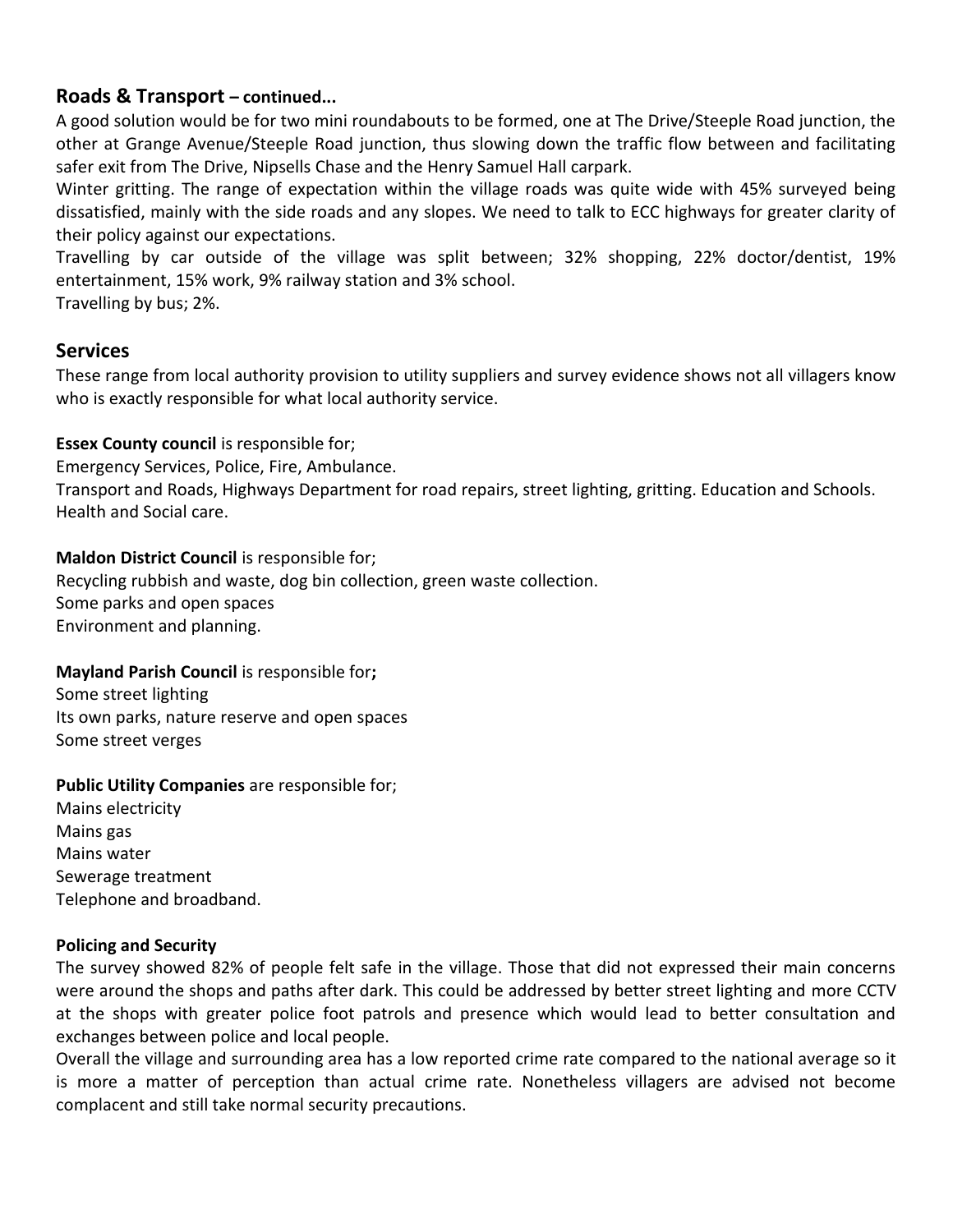#### **Services – continued... Care/Mobility/Health**

Preference location for a local daycare facility was the shops area first followed by adjacent to the school, doctors or in The Drive.

Within the households completing the survey of specific health or disability problems, four of those problems are within Mayland/Maylandsea. Access onto Lawling Park playing field is problematic for electric disability scooters due to the soft ground. The provision of a combined perimeter path/cycle route would alleviate this and add to the round village cycle route. Vehicles parking on the pavement and uneven pavements are also a problem for disability scooters which we need to address.

Those unhappy with their Doctors and Surgery provision (6%) wanted more or late opening hours, Saturday appointments and their own doctor to dispense prescriptions.

## **Maldon District Council**

Less than 15% were dissatisfied with the services it supplies. Main complaints were the loss of the green waste collection at Nipsells chase and the recycling collection litter left behind.

## **Public Utility Companies**

Here 51% were dissatisfied with the services. By far the main complaint was with the broadband service being very slow, coupled with poor mobile reception and frequent loss of landline service. Sewers came next, at maximum capacity and overflowing in heavy rain and some pumping station failures. Followed by overloaded electricity supply network causing balancing switchovers and temporary power loss. Finally no gas supply to Mayland Hill properties.

## **Local Business & Shops**

Mayland/Maylandsea has a small designated employment area at Mayland Industrial Estate located off Steeple Road adjacent to the Mayland Mill plus riverside business at Cardnell's yard. Other random business is spread across various converted farm buildings. The vast majority of the village working population commute outside of the area.

The survey shows we should actively promote Mayland Business Park, the use of converted agricultural buildings, small business development and more office accommodation. Future expansion would ideally be in land adjacent to Mayland Business Park. Broadband improvement would be essential for office development.

**Shops.** The main retail frontages are located in Imperial Avenue, the supermarket is well used at 3 to 4 times, Post Office 2 to 3 times and other business 2 times per week per household surveyed. Parking is the biggest problem and should have been a condition allowed for at the back of the parade when past applications were approved. There is no other available adjacent land for expansion. A few other retail businesses operate from converted agricultural buildings. There is one garage/shop and one motor vehicle service repairs/ MOT business.

**Eating out** in Mayland/Maylandsea the survey was split between;

|              | Takeaway | Restaurant | Public House. |
|--------------|----------|------------|---------------|
| Regularly    | 19%      | 14%        | 9%            |
| Occasionally | 60%      | 53%        | 48%           |
| Never        | 21%      | 33%        | 43%           |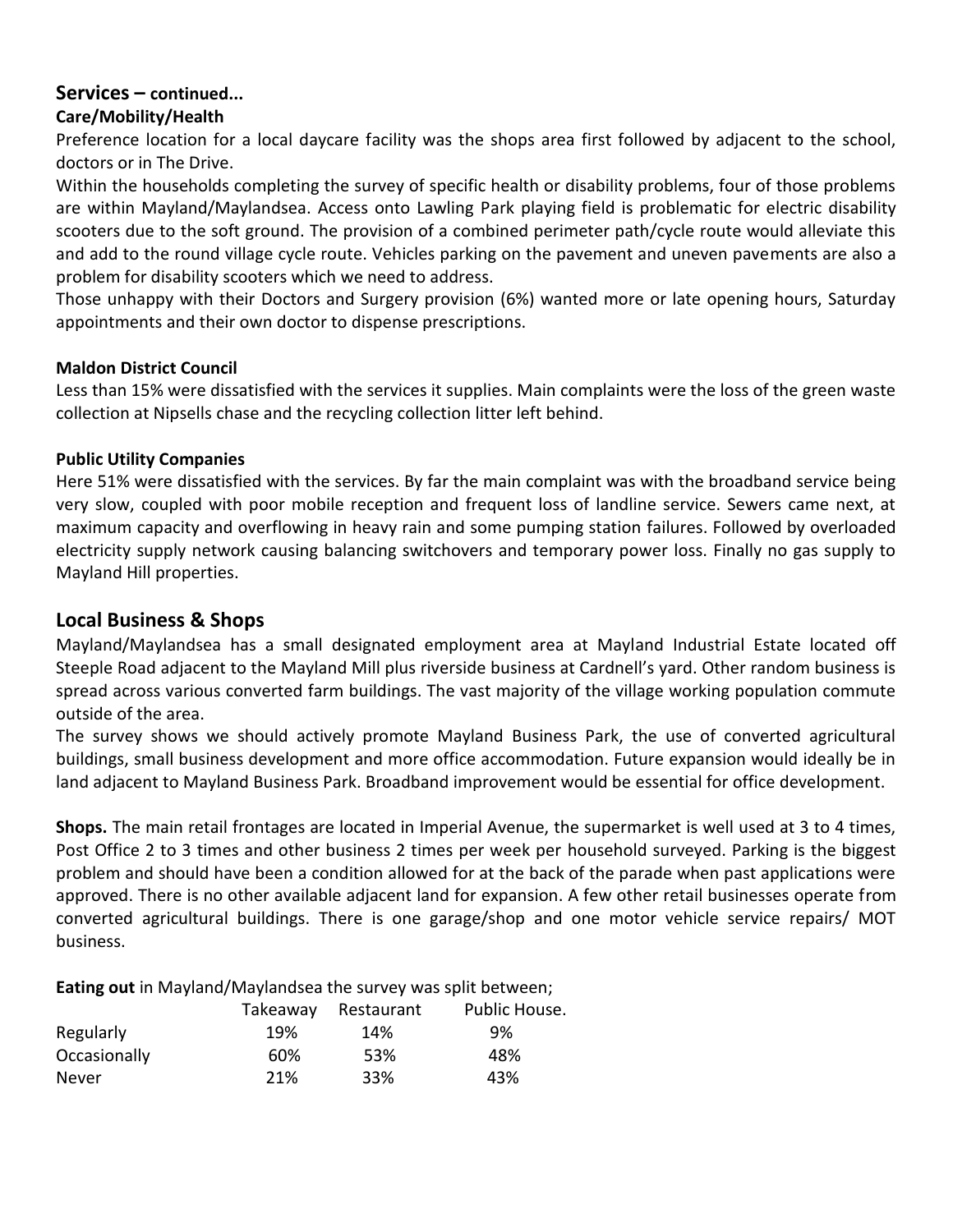## **Local Business & Shops- continued**

Wide cuisines of foods were available ranging from Chinese, Continental, and English to Indian.

Summarizing, our local Shops offer a wide range of goods and services. Any population expansion can be served by the odd local shop included in any new build area plan.

## **Sport, Social & Recreation**

Football, Tennis, Netball and Boxing feature as the main sports played at Lawling Park with changing rooms, showers and toilet facilities (including disabled) in the Lawling Park Hall.

This is where most of the Parish Precept is spent so it is prudent to plan well ahead taking into account the survey requirements, the funds and grants available and the increasing maintenance costs as more facilities are provided.

The survey results provide a mixed picture for a wide range of facility requirements, some such as a swimming pool and go-cart track racing obviously not local but district provision. Add to this that only 55% wanted to see more opportunity for sport, 44% a new purpose built community centre, only 23% prepared to pay for it through parish rates and 40% no general view, makes for careful choices.

So how are our present sport and recreational facilities rated? The survey said:

Good 14%, Reasonable 32%, Poor 19% and no opinion 35%.

Only 13% belong to a club that meets regularly in Mayland/Maylandsea.

**Hall:** How many attend social events at the village halls? Our survey said:

|                   | Regularly | Occasionally | Never |
|-------------------|-----------|--------------|-------|
| St. Lukes         | 4%        | 9.5%         | 21%   |
| Henry Samuel Hall | $1\%$     | 9%           | 22%   |
| Lawling Park Hall | 0.5%      | 8%           | 26%   |

But would this usage change if a brand new hall was provided?

Taking in the above survey results it would be most prudent to make repairs to LPH to a good standard; new roof, new windows, pebble dash exterior, remove storage boxes, lay new flooring and redecorate interior. This could be integrated with a possible Boxing Club extension.

**Outside Facilities:** Include Skate Park, Young children's Park, Older children's Park, BMX dirt course, Tennis Courts and Football Pitches.

From a list of 12 possible extra facilities we are helped by the survey order of priority which will have to be phased over several years.

- 1) All weather picnic benches/seating area
- 2) Adventure playground for older children
- 3) Extension under sevens children's park (grant funding obtained)
- 4) Quiet seating area
- 5) Formal garden area
- 6) Perimeter path (check on cycle pathways grants)
- 7) Bridge crossing drainage ditch
- 8) All weather outdoor gymnasium area
- 9) Artificial grass multi games area
- 10) New park gates and fence
- 11) Boules pit
- 12) Skatepark extension (since survey this has become a greater priority)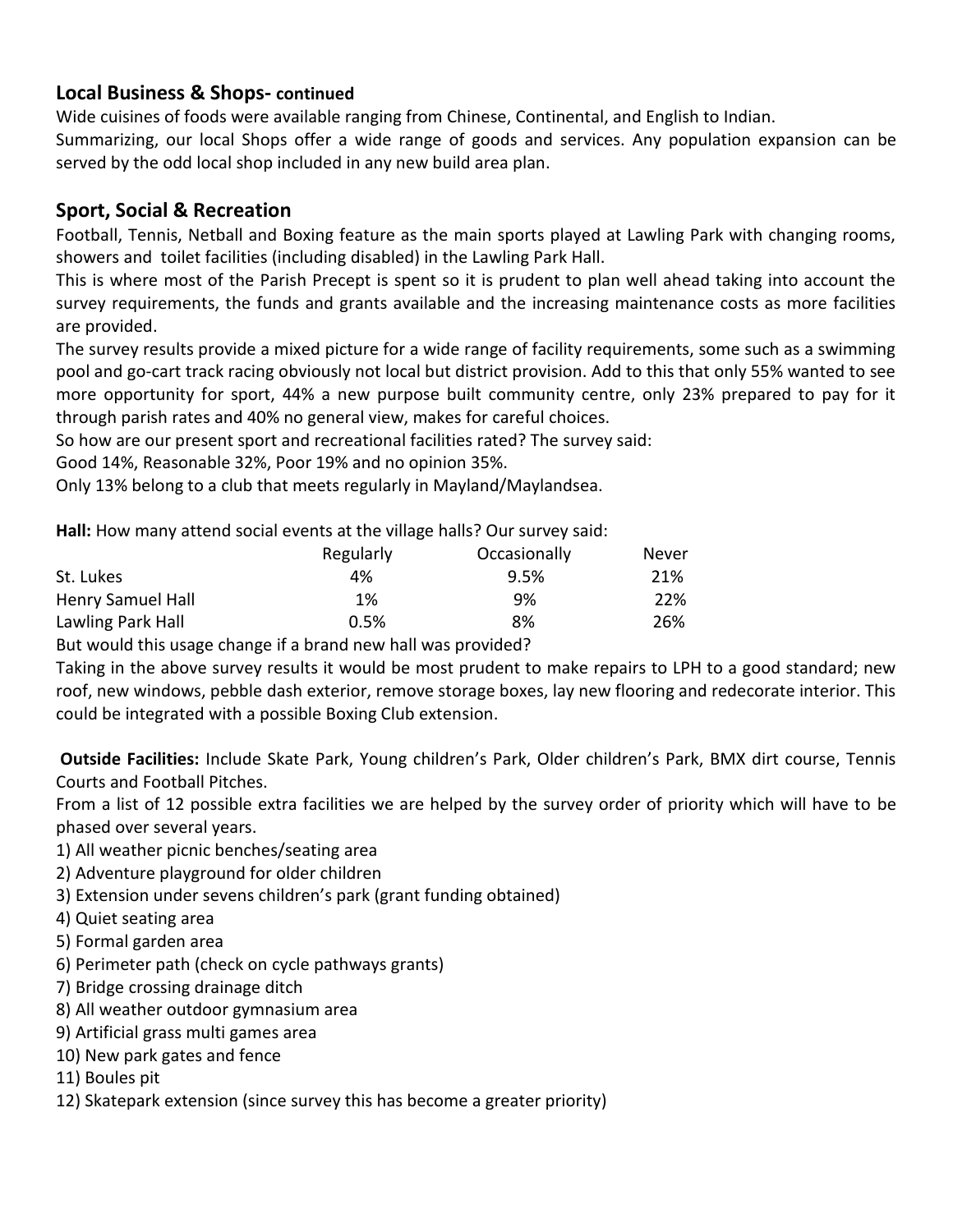## **Sport, Social & Recreation – continued**

**Nature Reserve** is visited by 62% of those surveyed with 53% calling for a further nature reserve area. Frequently mentioned is the old orchard between Nipsells Chase and the back

of North Drive. There is a pathway (somewhat overgrown) through it, which could also form part of a cycle route round the village. Organisations and grants do exist to help in this. Further investigation is required.

**Sailing** is available for members of Blackwater Sailing Club or Harlow & Blackwater Sailing Club. Mooring and maintenance is available at Cardnell's Yard.

**Dog walking** There were positive responses to the survey with 38% being dog owners and 36% of them having heard of/belong to the green dog walker scheme (wears a green armband and carries spare dog pickup bags available to other dog walkers). Suggested sites for new dog bin locations were given which MPC will check out. MDC Park Rangers have the power and will be engaged by MPC to target and fine the few dog walkers that do not pick up their dog litter on all MPC owned land.

## **Planning & Development**

Always the most emotive and controversial. Figures devolved from Central Government and embodied into MDC Local Development Plan (yet to be approved) suggest the balance of villages outside of the proposed development areas (of which Mayland/sea is one) will have to accommodate a further 450 houses by 2029 (75 North Fambridge) leaving 350 to be shared by the other villages. Mayland/Maylandsea is one of the five bigger villages and so must expect a greater share of this total, perhaps as high as 100 houses over a period of 15 years. This is in stark contrast to our survey of which 85% villagers did not want any further housing. Unfortunately no build is not an option and would simply invite a Government build figure imposed upon us, better we plan our future. So where would they go? The very real recent high water flood alert which affected a lot of riverside properties is a strong reminder that no house building should take place on Flood Zone 3 areas. This land would best be used for recreation and/or nature reserves. Our survey suggested (when building had to take place) using neglected parcels of land on existing road plots. Apart from a few empty plots left, there is no land within the existing settlement boundary, hence our need to talk to MDC planning department. Engagement would be through the N.P. process.

What type of housing? Our survey helps us here, they should be compatible with the surrounding houses, no higher than two stories, in the ratio of 40% larger houses, 40% smaller houses and 20% affordable houses (available for villagers first). The density must reflect our rural village and there must be usable recreational green space and facilities to match.

One further point, our primary school is suffering from gradual reducing pupil numbers, necessitating the closure of a class last year; a boost in the number of young children moving into the village would halt this.

With regard to features that define our Village and must be maintained in any expansion, over 90% surveyed agreed to each of the following statements:

To keep the open aspect of the seawall walks and riverside views, free of development.

To keep the existing countryside surrounding Mayland/Maylandsea, free of development to safeguard us as a separate Village.

To maintain the existing boating scene and sailing activities.